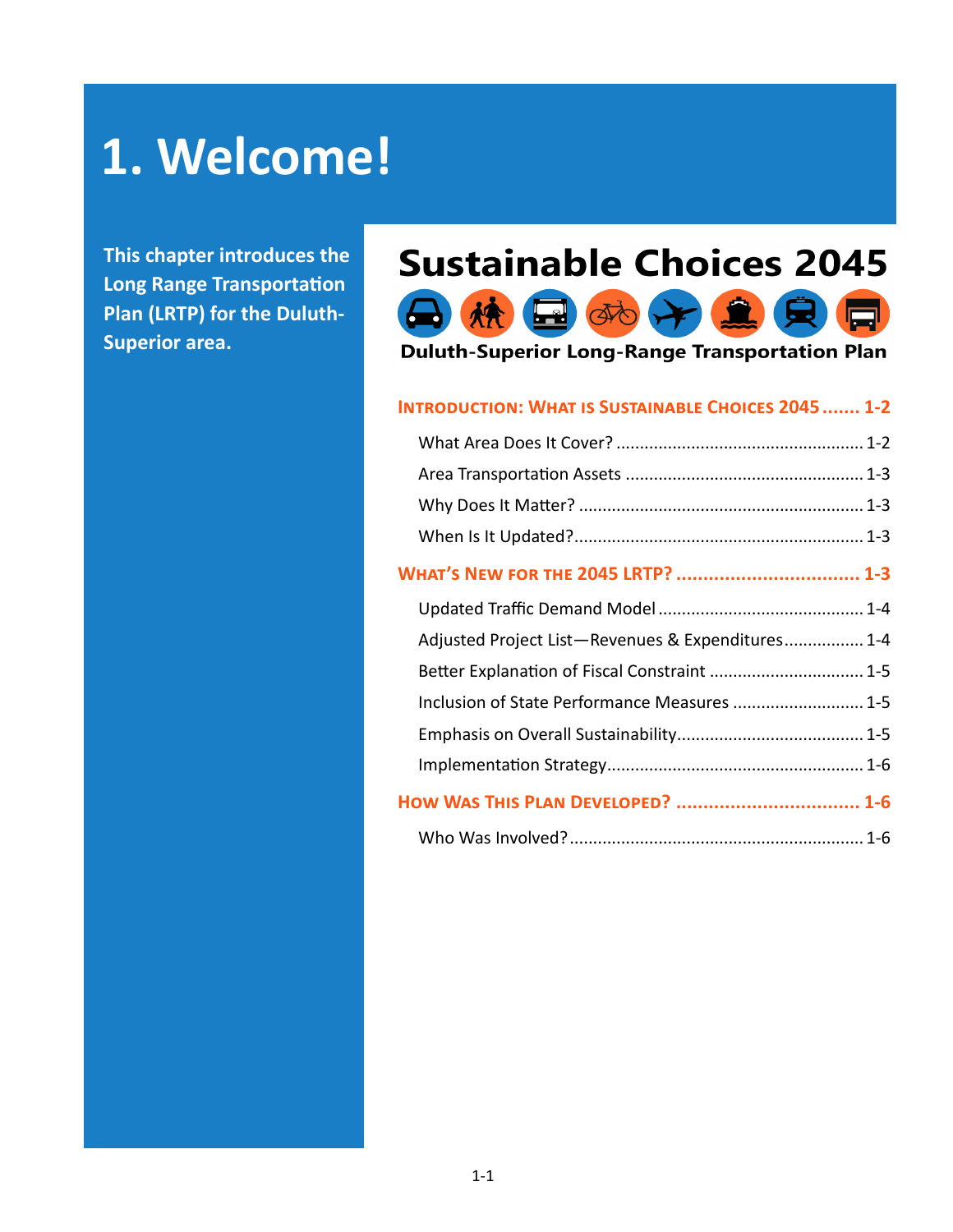## **Introduction: What is Sustainable Choices 2045?**

This Long Range Transportation Plan (LRTP) provides vision, goals and objectives, data and policy guidance for jurisdictions within the greater metropolitan area of Duluth, Minnesota and Superior, Wisconsin to work cooperatively to provide a well-maintained, integrated, accessible and multi-modal transportation system to safely and efficiently move people and freight for the next 25 years. *Sustainable Choices 2045* is not simply an update of our past LRTPs., it is a significant overhaul.

Since a transportation system crosses many jurisdictional boundaries with spending decisions made at state, county and city levels, *Sustainable Choices 2045* coordinates the planning and sets forth a vision for the area-wide transportation network, within the constraints of funding the region can reasonably expect to receive. It covers a twenty-five year planning horizon and is updated every five years.

#### **What Area Does It Cover?**

*Sustainable Choices 2045* addresses all modes of transportation within the Duluth-Superior metropolitan planning area (Fig. 1.1).





## **Statement of Purpose**

*Sustainable Choices 2045* will guide the future of transportation in the Twin Ports area by planning for a comprehensive, multi-modal, and integrated transportation system that provides a high level of access and mobility for all people and goods, improves safety, preserves infrastructure, and provides economic activity consistent with available environmental and fiscal resources.

## **Access and mobility...**

*Access* is the ease with which people can reach destinations

*Mobility* is the ease of movement that people experience in moving from place to place

## **for people and freight...**

Transportation systems must accommodate the needs of personal and commercial trips, locally and regionally, via multiple modes

**...is the sensitive balance sought in good transportation planning.**\*

> \* Source: The Institute of Transportation Engineers and Smart Growth transportation planners.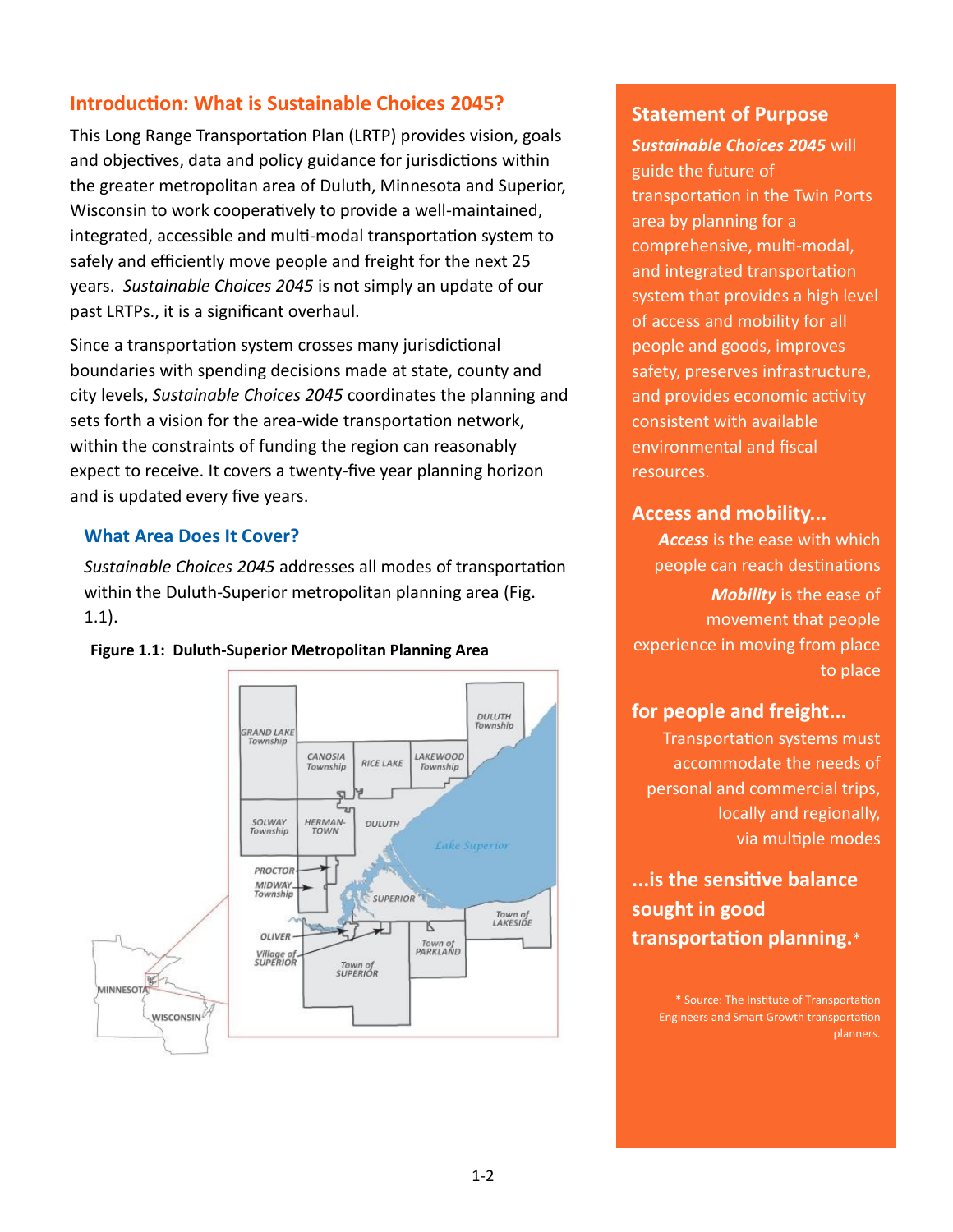#### **Area Transportation Assets**

The Duluth-Superior metropolitan planning area features a broad range of infrastructure across all modes of transport: four Class I railroads, local roads, an Interstate highway, an international seaport, an international airport, a public transit system and miles of hiking and biking trails. These assets should be preserved and developed to maximize their economic development value and minimize their impact on the environment and other community values. (See Map 5.1 on page 5-17)

#### **Why Does It Matter?**

*Sustainable Choices 2045* serves as the foundation for the MIC's planning efforts. This multimodal plan is important because it provides an overall vision, incorporates community and jurisdictional input to establish priorities for area transportation decisions; identifies issues for further study by the MIC; and filters potential projects down into the Duluth and Superior **Transportation Improvement Program** (TIPs) which use federal transportation funds to priority projects for the Duluth-Superior area.

If a city, county, or public agency in the Duluth-Superior metropolitan planning area intends to use federal transportation funding for projects or programs, the projects must be included in and be consistent with this LRTP.

#### **When Is It Updated?**

To keep pace with changing priorities, opportunities, and challenges, the MIC's LRTP is updated every 5 years, while the TIPs are updated annually.

#### **What's New for the 2045 LRTP?**

*Sustainable Choices 2045* is not simply an update of our past LRTPs. It is a complete overhaul, attempting to consider and plan for the entire MIC-area transportation system in a holistic and applied manner. This more holistic approach is perhaps most notable in the following ways:

• The public is calling for transportation projects to consider not only safety and efficient movement of automobiles, but also to achieve a balance of other transportation-related planning factors such as supporting and maintaining health

## **Duluth-Superior Metropolitan Interstate Council**



#### **www.dsmic.org**

**The MIC** is the designated Metropolitan Planning Organization (MPO) for the Duluth-Superior area and produced this Long Range Transportation Plan.

#### **MIC-Area Jurisdictions include:**

#### **Minnesota**

- Canosia Township
- City of Duluth
- City of Hermantown
- City of Proctor
- City of Rice Lake
- Duluth Township
- Grand Lake Township
- Lakewood Township
- Midway Township
- Solway Township
- St. Louis County
- MnDOT

#### **Wisconsin**

- City of Superior
- Lakeside Township
- Parkland Township
- Town of Oliver
- Village of Superior
- Douglas County
- WisDOT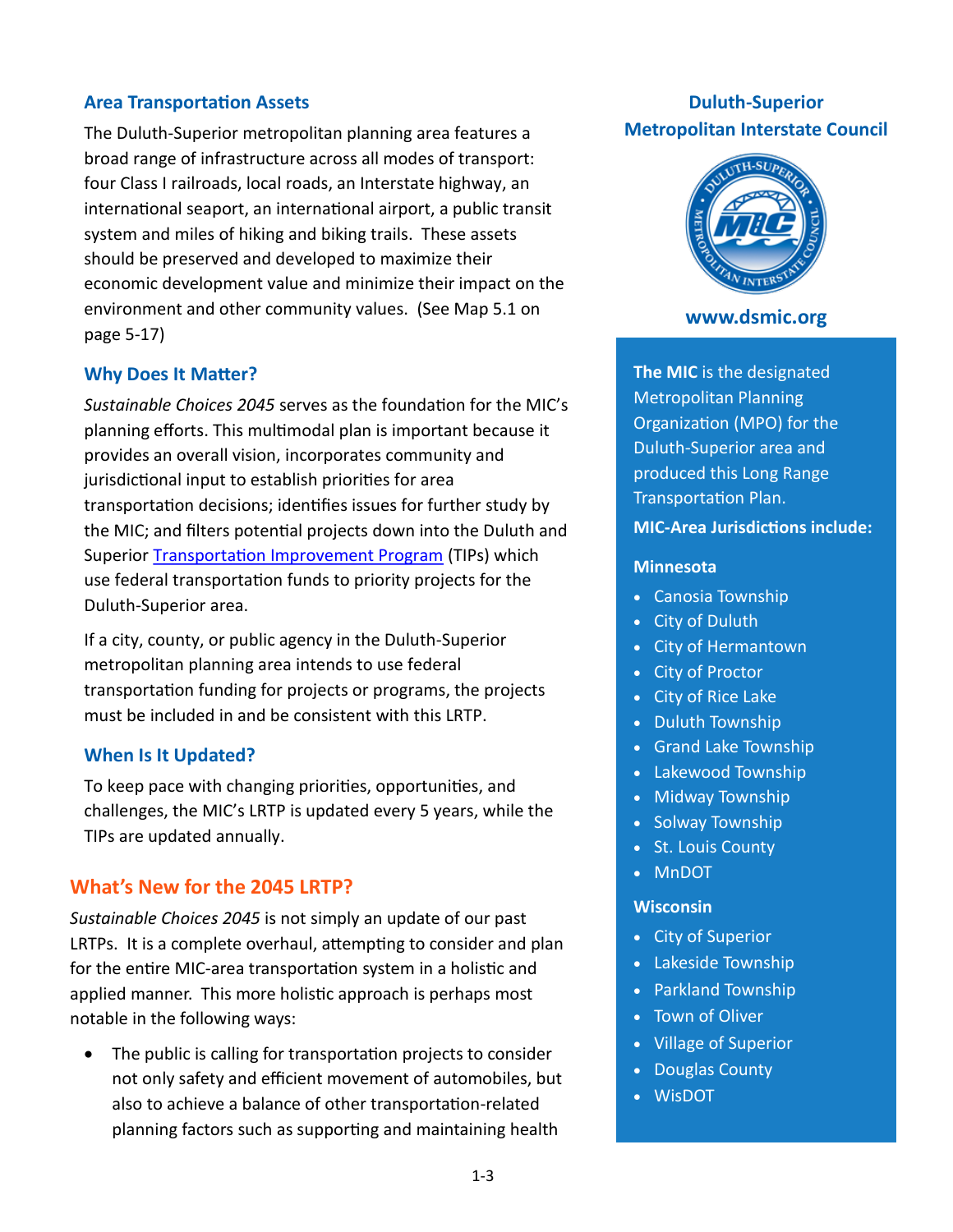of people and the environment, livable and equitable communities, and economic vitality. This plan weaves this holistic view throughout and these factors serve as the foundation of its five primary goals.

- As the name of the plan implies, a greater emphasis than in the past will be placed on the importance of incorporating a sustainable mindset and approach to the development and maintenance of our transportation system, and includes objectives to move us toward implementing a fully sustainable transportation system. This includes more emphasis on fiscal constraint than in previous plans.
- Unlike past LRTPs, *Sustainable Choices 2045* calls for the development of an ongoing implementation strategy to ensure the goals of the plan are carried out. We are recommending an annual evaluation and report of how goals, objectives, and key highlights of the plan are being implemented and incorporated into actual transportationrelated projects. It is believed this will help the plan remain much more useful and relevant over time.
- The federally required performance measures are incorporated into the MIC's long range transportation planning process. The MIC's recently-adopted targets are included in this plan, and examples of projects that help achieve these targets are discussed.

In addition to the overhaul of the overall approach of the plan described above, new data that has become available since the publication of the last LRTP (*[Connections 2040](https://dsmic.org/wp-content/uploads/2017/02/MIC-Long-Range-Transportation-Plan-Connections-2040.pdf)*), along with federal [FAST Act](http://www.fhwa.dot.gov/map21/) transportation legislation which put forward notable policy initiatives and planning directives, have shaped the focus of *Sustainable Choices 2045*. A brief summary of these new aspects of the plan are provided below.

## **Updated Traffic Demand Model**

The MIC-area travel demand model has been updated to include revised demographic and employment projections, as well as expansion projects that have occurred since 2014.

## **Adjusted Project Lists—Revenues & Expenditures**

Estimated costs of all improvement projects identified in the previous (2040) version of the LRTP have been revised to better reflect updated information and inflationary increases. The updated project lists are included on pages 6-15—6-35 of

## **Planning for All Modes of Transportation**

Transportation systems are multimodal. This plan addresses both motorized and non-motorized (or "active") modes of travel, including:



*Pedestrian*



*Harbor/Port*



*Highways*



*Transit*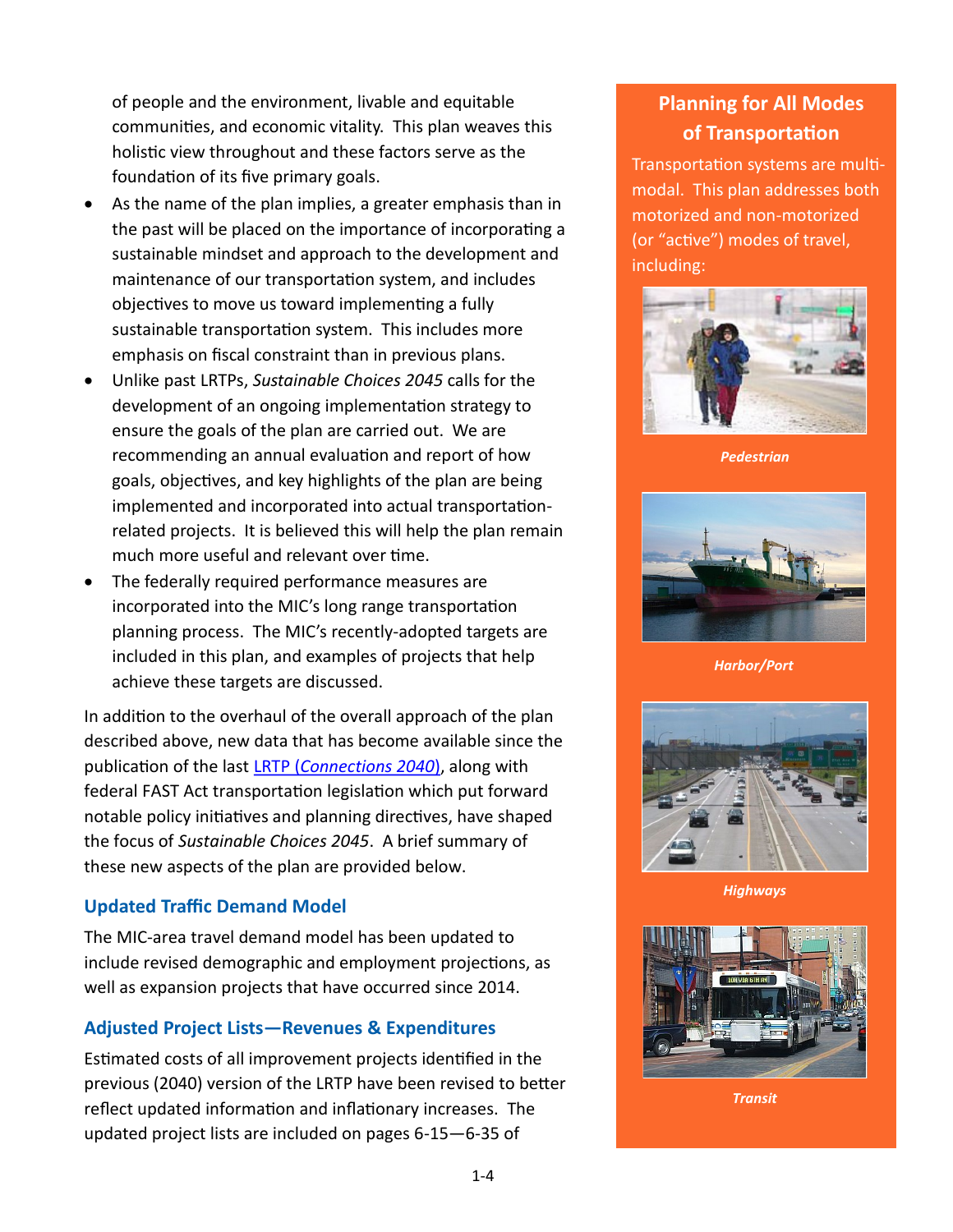Chapter 6. In summary this plan includes \$3,074,625,000 in total revenues and \$2,503,633,800 in total expenditures. Additionally, \$1,152,055,000 is estimated for operations and maintenance. Finally, there is an estimated additional \$199 million in unfunded transportation needs. These are clarified and detailed in Chapter 6.

## **Better Explanation of Fiscal Constraint**

*Sustainable Choices 2045* explains better how the projects in the plan demonstrate fiscal constraint. As can be noted above the fiscal analysis in this plan is showing an overall surplus of approximately \$571 million over the 25-year life of the Plan. At the same time one of the plan's main premises is that there is not enough revenue to cover the existing transportation infrastructure expenses within the MIC area. At first glance, there appears to be a significant contradiction. The summary explanation is two-fold:

- The MIC area has very large and expensive bridge and highway projects that will take place within this 25-year planning horizon but are not fully scoped at this time, thus their associated cost estimates are not yet know.
- Not all publicly funded transportation system costs are federally eligible and/or considered regionally significant, and thus not all projects in the MIC area are included in this plan's project lists and fiscal analysis.

A full explanation of how fiscal constraint is demonstrated within this plan is provided in Chapter 6.

## **Inclusion of State Performance Measures**

*Sustainable Choices 2045* includes the locally adopted State performance measures regarding:

- Safety
- Pavement and Bridge Condition
- Performance of National Highway System (NHS) and Freight
- Transit Asset Management

These performance measures are detailed, with listed targets and timelines in Chapter 5 (See p. 5-23—5-33).

## **Emphasis on Overall Sustainability**

A purposeful emphasis on achieving fiscal, social, and environmental sustainability in both the short and long-term

## **Planning for All Modes of Transportation**



*Roadways*



*Air*



*Bicycle*



*Rail*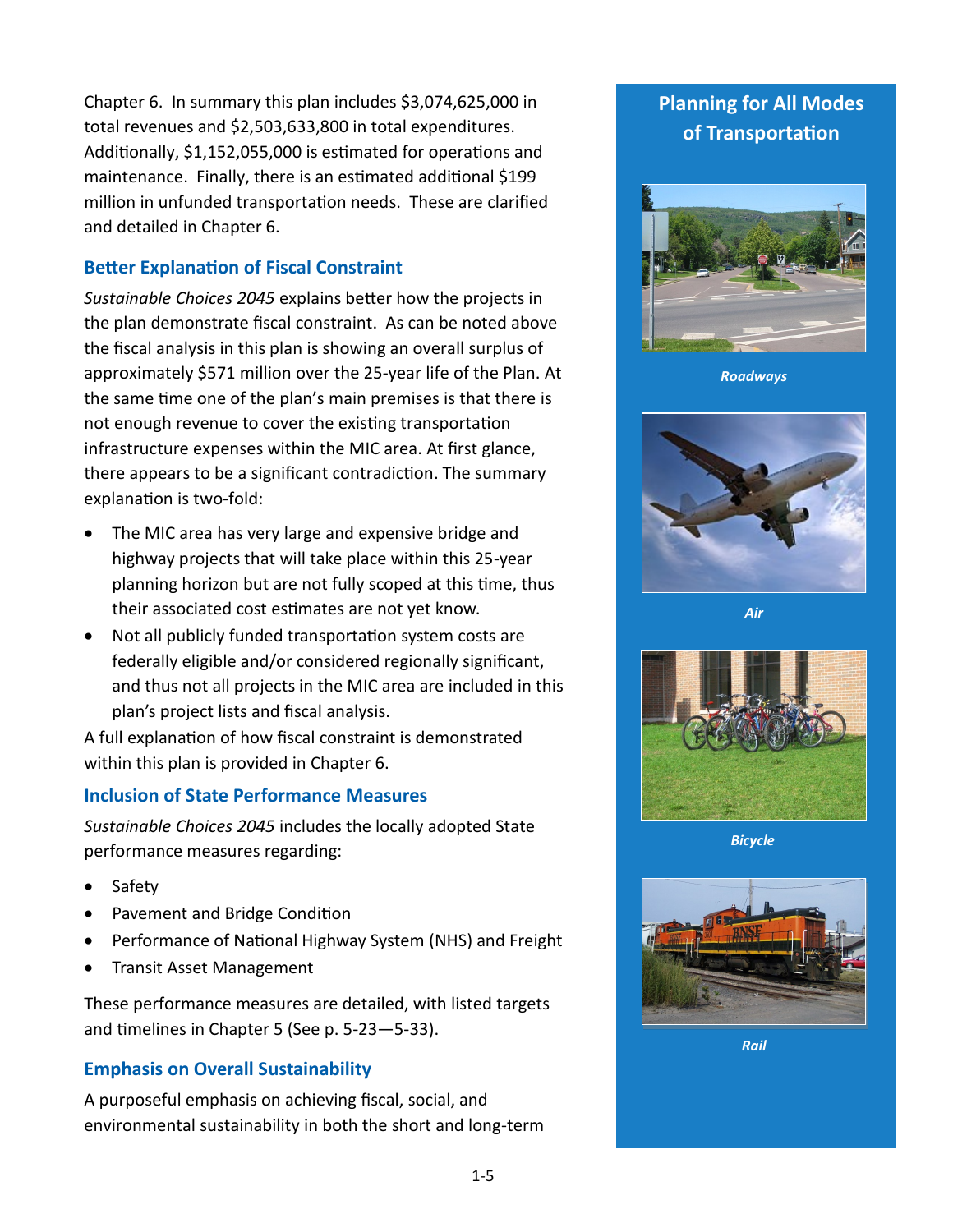across the entire Duluth-Superior area transportation system is woven throughout, and integral to the vision of *Sustainable Choices 2045.*

#### **Implementation Strategy**

*Sustainable Choices 2045* calls for an ongoing implementation strategy to begin after its final adoption by the MIC Policy Board. MIC staff working with an Implementation Strategy team will develop a process and timeline to interact with the TAC and the Policy Board to (1) keep the LRTP's goals and objectives top of mind with these stakeholders and (2) to evaluate progress toward implementing the plan's goals and objectives. Ideas for the Implementation Strategy are outlined on page 2-11.

## **How Was This Plan Developed?**

*Sustainable Choices 2045* was developed after assessing transportation needs and setting priorities for the Duluth-Superior area, which included:

- Gathering and summarizing input from the public regarding local transportation options, use, issues, and priorities;
- Analyzing the most recent data available, including traffic volumes, level of service estimates, socio-economic and demographic trends, and existing transportation assets;
- Estimating projected revenues;
- Coordinating with current federal and state policies;
- Building upon recent local and area plans and policies;
- Consulting with local jurisdictions and other partners.

These priorities are reflected in the plan's Goals and Objectives which are described and listed in Chapter 2.

#### **Who Was Involved?**

Public involvement is integral to good transportation planning. The MIC's [Public Involvement Plan](https://dsmic.org/wp-content/uploads/2018/01/MIC-Public-Involvement-Plan-2018-Update-FINAL.pdf) set the framework for the outreach efforts throughout the development of *Sustainable Choices 2045*. Chapter 7 describes the public involvement process in detail, but to summarize key participants and opportunities:

**Advisory Committee**—The MIC's Transportation Advisory Committee was consulted on an almost-monthly basis during all phases of the Plan's development.

**The MIC's Public Involvement Plan set the framework for outreach efforts throughout the development of**  *Sustainable Choices 2045*